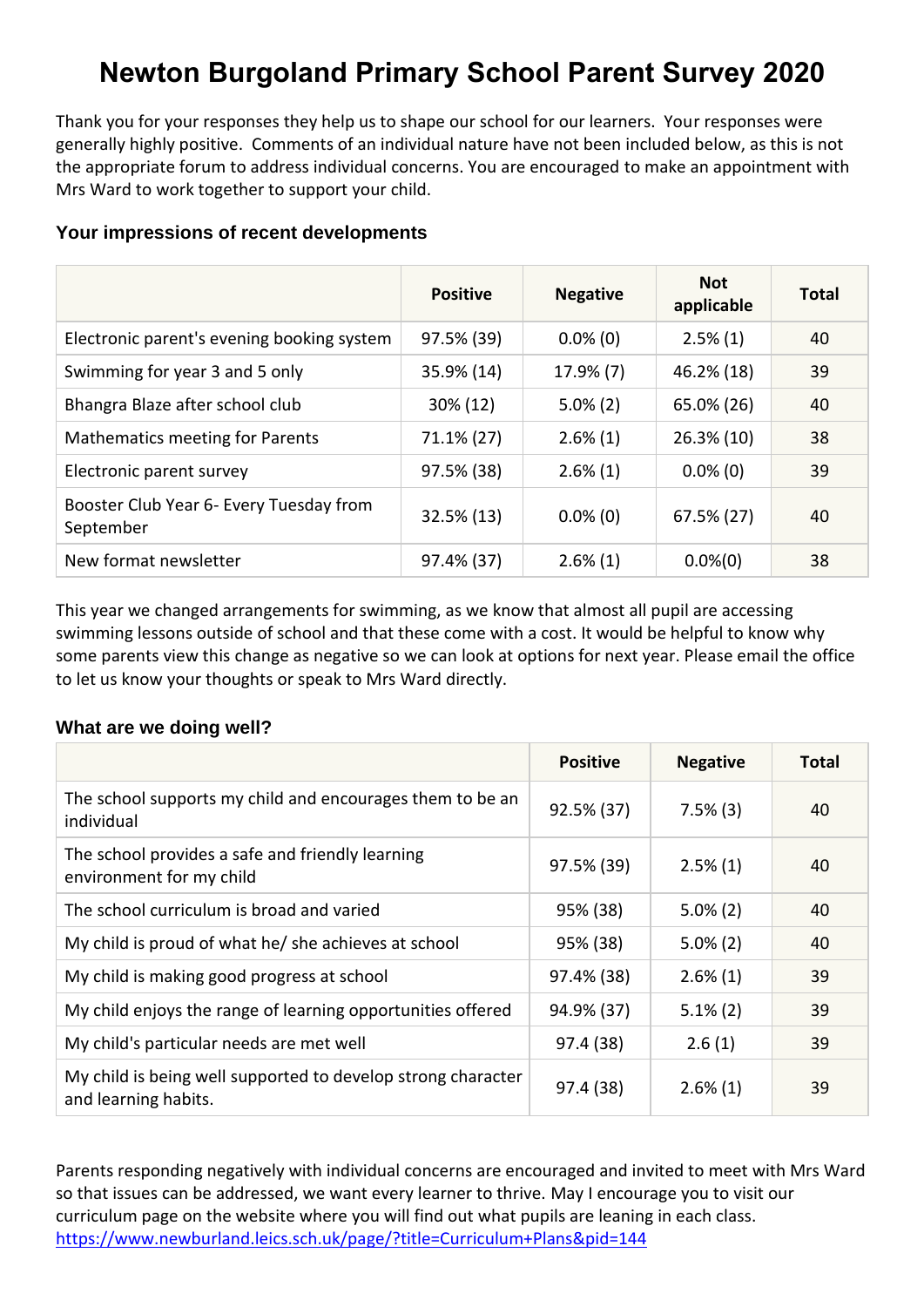# **Behaviour and Attitude to Learning**

|                                                                                                               | <b>Agreed</b> | <b>Disagreed</b> | <b>Total</b> |
|---------------------------------------------------------------------------------------------------------------|---------------|------------------|--------------|
| My child can talk about his/ her learning about respecting all<br>others and why we should respect all others | 94.9% (37)    | $5.1\%$ (2)      | 39           |
| My child demonstrates a genuine concern for other pupils.                                                     | 94.9% (37)    | $5.1\%$ (2)      | 39           |
| My child is proud to belong to the school community                                                           | 92.3% (35)    | $7.7\%$ (3)      | 38           |
| My child is keen to achieve                                                                                   | 100% (39)     | (0)<br>0.        | 39           |
| My child is developing independence- age appropriately                                                        | 89.7% (35)    | $10.3\%$ (4)     | 39           |
| My child talks positively about difference                                                                    | 94.9% (37)    | $5.1\%$ (2)      | 39           |
| My child understands the importance of completing reading,<br>spellings and homework.                         | 85% (34)      | 15% (6)          | 40           |
| My child is aware that mistakes are important for learning                                                    | 87.1% (24)    | $12.9\%$ (5)     | 39           |
| My child feels safe at school                                                                                 | 97.5% (39)    | $2.5\%(1)$       | 40           |
| My child would approach a school adult if he or she were<br>worried about something at school.                | 90% (36)      | $10.0\%$ (4)     | 40           |
| My experience suggests that pupils at our school are generally<br>well behaved, polite and well mannered      | 100%% (40)    | $0.0\%$ (0)      | 40           |
| My child can talk about how to be healthy- exercise and good<br>food choices                                  | 97.4% (38)    | $2.6\%(1)$       | 39           |

We are continuing to work with pupils to develop their learning and character habits and will be sharing our work with parents later this year. If anyone would like support, please talk to your child's class teacher at parents evening or make an appointment to meet with Mrs Ward. Some information has been posted on the website to support you and this area will continue to be developed. Part of this work involves supporting pupils to manage conflict. When conflicts occur a member of staff will sit calmly with pupils giving each party an opportunity to explain how they are feeling and what needs to happen to resolve the problem. Where school rules are broken there is a consequence of time out to reflect; where pupils do not work in class to the best of their ability, they are expected to complete work in their own time- in adult life we have to adhere to the policies of our workplace and complete the work that we are tasked with. We have had to ban football on the playground this year as it was unfair for a few children to dominate the space- football will return when we can use the Wraggy. Mr Lees is organising alternate games with the pupils for lunchtimes.

<https://www.newburland.leics.sch.uk/page/?title=Learning+Habits&pid=99>

**<https://www.newburland.leics.sch.uk/page/?title=Happy+Lunchtimes+and+Playtimes&pid=186>**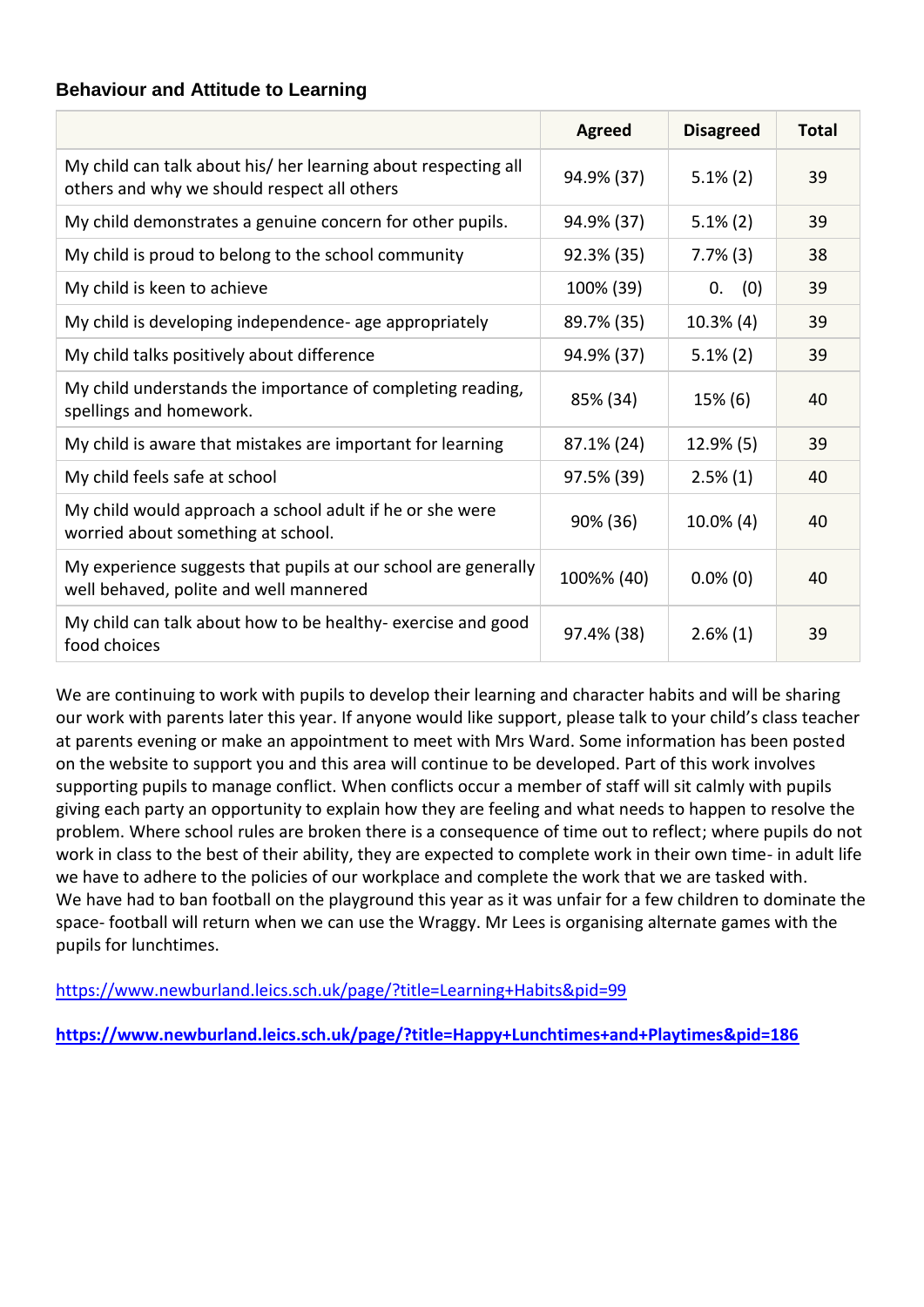# **Parent - School Communication**

|                                                                                    | <b>Positive</b> | <b>Negative</b> | <b>Total</b> |
|------------------------------------------------------------------------------------|-----------------|-----------------|--------------|
| The information provided on the website                                            | 97.5% (39)      | $2.5\%(1)$      | 40           |
| The weekly diary dates                                                             | 97.5% (39)      | $2.5\%(1)$      | 40           |
| Open mornings                                                                      | 97.4% (38)      | $2.6\%(1)$      | 39           |
| Parents evening forms/ meetings                                                    | 100% (39)       | $0.0\%$ (0)     | 39           |
| Text and email updates                                                             | 95% (38)        | $5.0\%$ (2)     | 40           |
| <b>Newsletters</b>                                                                 | 100% (40)       | $0.0\%(0)$      | 40           |
| Class Assemblies and performances                                                  | 95% (38)        | $5.0\%$ (2)     | 40           |
| Informal discussions with staff members about<br>learning and well being as needed | 100% (39)       | $0.0\%(0)$      | 39           |
| The school notice board                                                            | 97.4% (37)      | $2.6\%(1)$      | 38           |

A number of parents commented about lack of childcare/ after school care on the school site until 6pm. We have over many years worked with providers to try to provide a viable and high quality solution on the school site. However, this is not possible due to lack of an appropriate space and the need to clean the school thoroughly each day in preparation for the following day. We have worked hard with Holmesdale to ensure that after school care is available, organising an afterschool short stay club, daily, so that Holmesdale can pick up form our school- we do not charge pupils attending Holmesdale for this service.

We are in the process of applying for a grant to enable us to improve the toilet and hand washing facilities for our use and for community use. As part of this bid we are looking to move the mobile (class 1) to a separate alarm system and add a small kitchenette area, so that we can look to work with an external provider to run after school care on site. The classroom could then be cleaned before school starts each day.

Afterschool clubs are organised to offer your children a range of activities they can enjoy with friends, without travel. Our clubs are not intended to provide childcare, they do not make a profit. Teaching staff provide club cover voluntarily, without pay, all other providers make a charge to the school for their services, which is passed on to these wishing to attend. Clubs do not run in the first and last week of terms as at this time the school adults are busy organising learning for the term ahead.

# **Uniform, forest schools, outdoor learning, supply cover, parents evening:**

Forest schools is only cancelled, when we do not have sufficient staff for the session to be safe, or when weather conditions make working in the woods unsafe. Mrs Ward, Mrs Waddell and Mrs Hall are trained as forest school leaders- at least one forest school leader is required to be present for session to take place. We do our best to inform you why a session has had to be cancelled.

We place a premium on active and outdoor learning- to support this, particularly in key stage one, we are proposing that pupils in class 1 and 2 be able to wear the school PE uniform all week, should they wish to do so, so that they can more easily move from indoors to outdoors. As this is warm, they will only require a change of shoes (wellies) and wet weather gear (waterproof trousers and coat) to be able to work outdoors whatever the weather- it will also enable us to reschedule cancelled forest school sessions. This will also support parents who requested a change to a blue T-Shirt for washing purposes with our youngest pupils who are most likely to add a range of colours to the white top.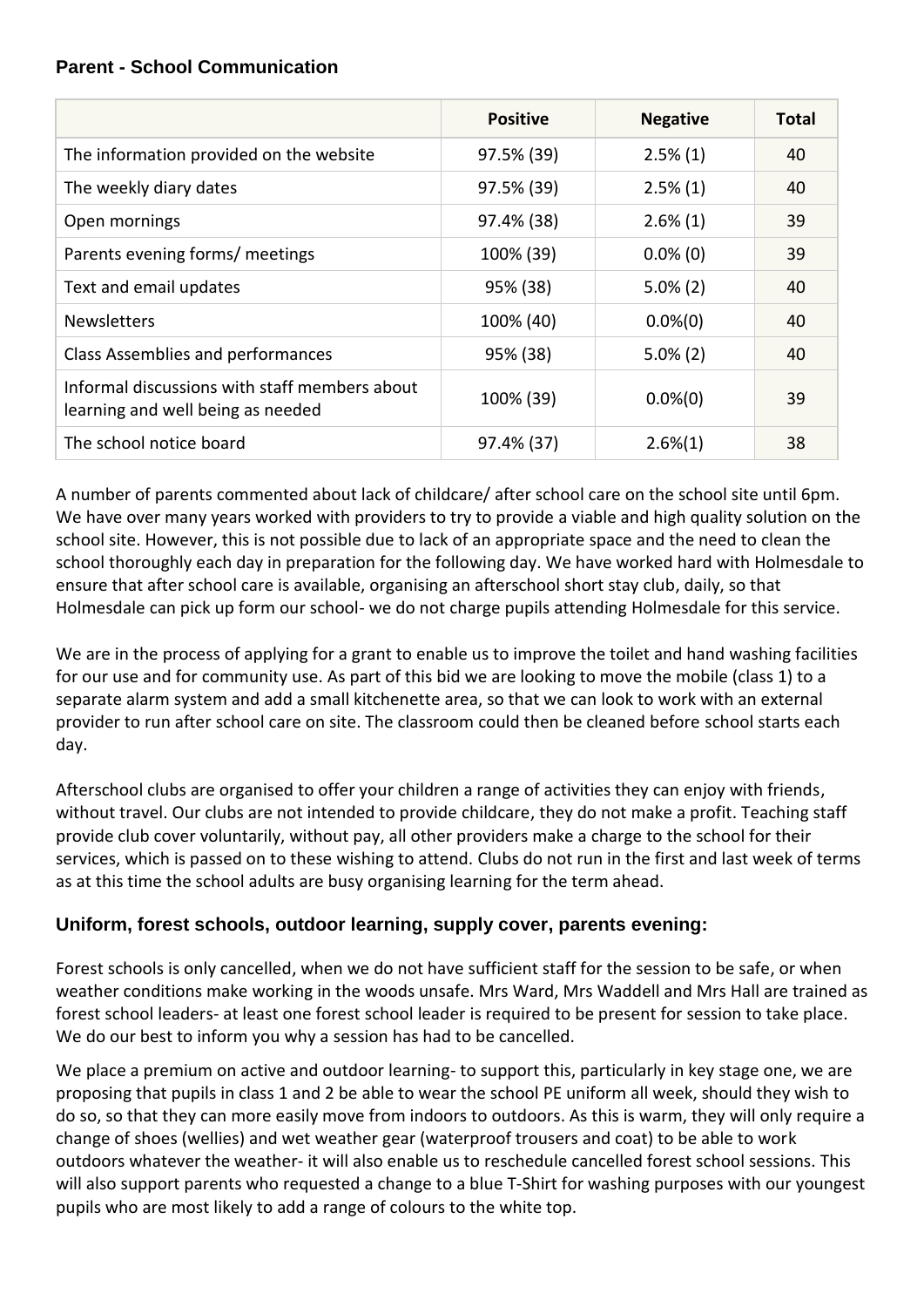When a member of staff is unwell, we rely on internal cover (Mrs Ward, Mrs Waddell and Mrs Davies – on their non-teaching days) and agency cover. We have been lucky to find Mr Needham, who has been working with Mrs Ward to ensure that the planned curriculum for class 3 was followed. However, we recognise that the children have strong and positive relationships with their teachers and that change is not easy.

Parents evening takes place at the end of a school day, it would be unreasonable to expect our teachers to remain at school until 8 o'clock and then be ready to be energetic and enthusiastic about learning the following day. We do our best to give sufficient notice for arrangements to be made, so you can attend- as you would for appointments with other professionals. If a longer appointment is required then you are welcome to make an appointment to see the class teacher at another time- if you have concerns, our doors are always open.

## **Curriculum**

For more information about our curriculum, please see our website pages. We are busy adding information about what we do and when we do it, as I know many children forget what they have been doing all day by the time they get home. This information will continue to be developed over the next academic year. Please note that we have to follow the national curriculum and that there is a lot to learn, which does not always leave a lot of time for learning which is not part of the prescribed curriculum, but we are always interested to hear about individual skills and talents. Our learners are valued as unique individuals.

<https://www.newburland.leics.sch.uk/page/?title=Curriculum+Information&pid=83>

For information about the expectations of the national curriculum (note foreign language are not taught until class 3 in line with the national curriculum):

**[https://www.gov.uk/government/publications/national-curriculum-in-england-framework-for-key](https://www.gov.uk/government/publications/national-curriculum-in-england-framework-for-key-stages-1-to-4)[stages-1-to-4](https://www.gov.uk/government/publications/national-curriculum-in-england-framework-for-key-stages-1-to-4)**

## **General comments**

' *I do like our school. I think the communication for my children is good. We have an issue with one of our children and I am pleased with how quickly it has been addressed. I have always felt supported by school as a parent'*

If any parent does need help and support information can be found here:

#### Behaviour support:

<https://www.newburland.leics.sch.uk/page/?title=Promoting+Good+Behaviour+At+Home&pid=189>

#### **Access to services:**

*'The maths session was particularly valuable experience and helped to transform my understanding of how to incorporate maths at home. Hugely helpfu*l'

The resources from this session can be accessed here:<http://www.iseemaths.com/games-resources/>

*'My child is happy and feels safe at school.' 'We think you do all you can to meet the children's needs and make it a happy school'*